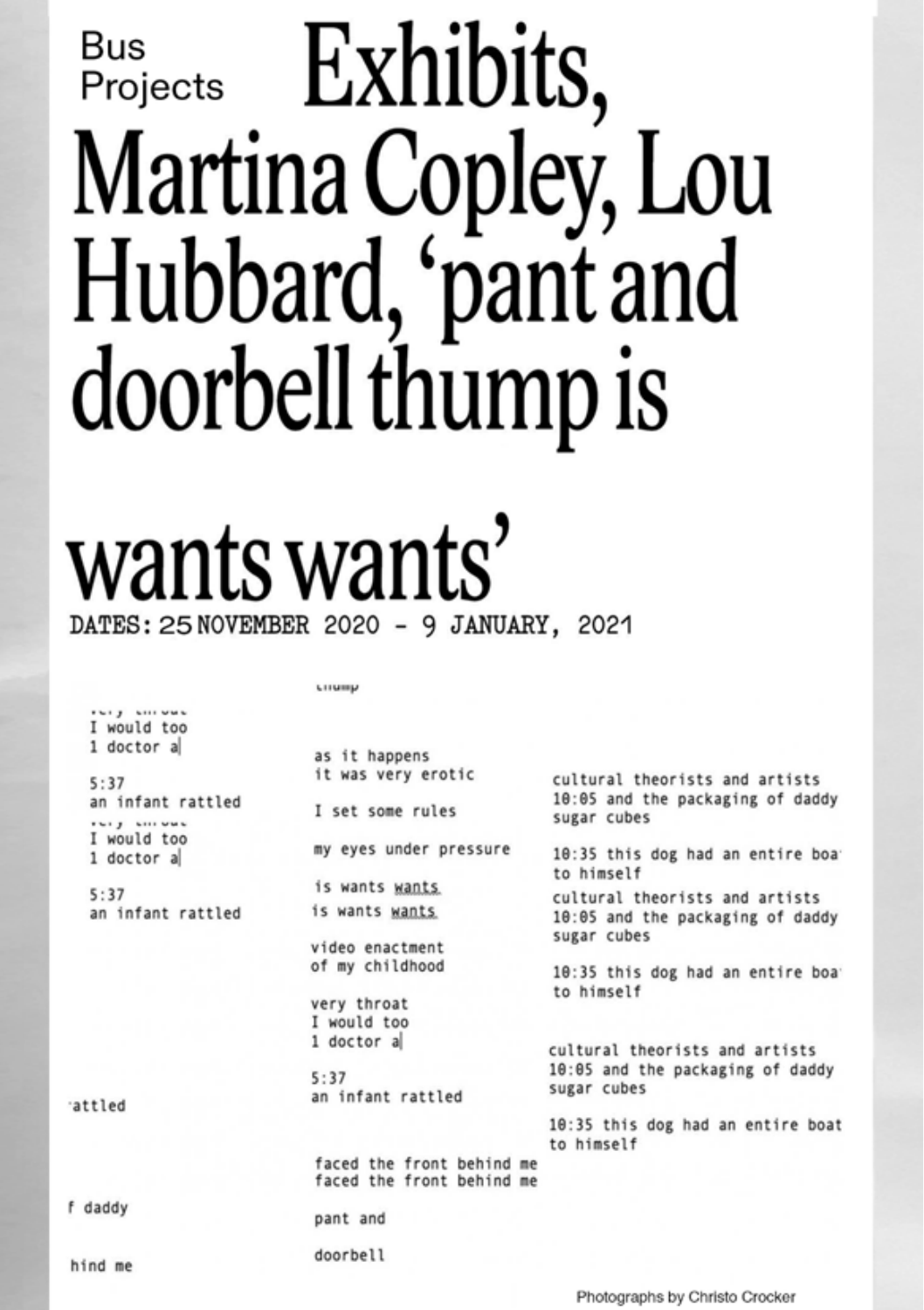Johnson Street

## this project asks what waiting as art can be, how this particular form 12000 mm relat s to other practices  $(obj<sup>X</sup>, t)$ sourted, reading, score).

7400 mm

New Main Entrance into CAP (Through to Courtyard)

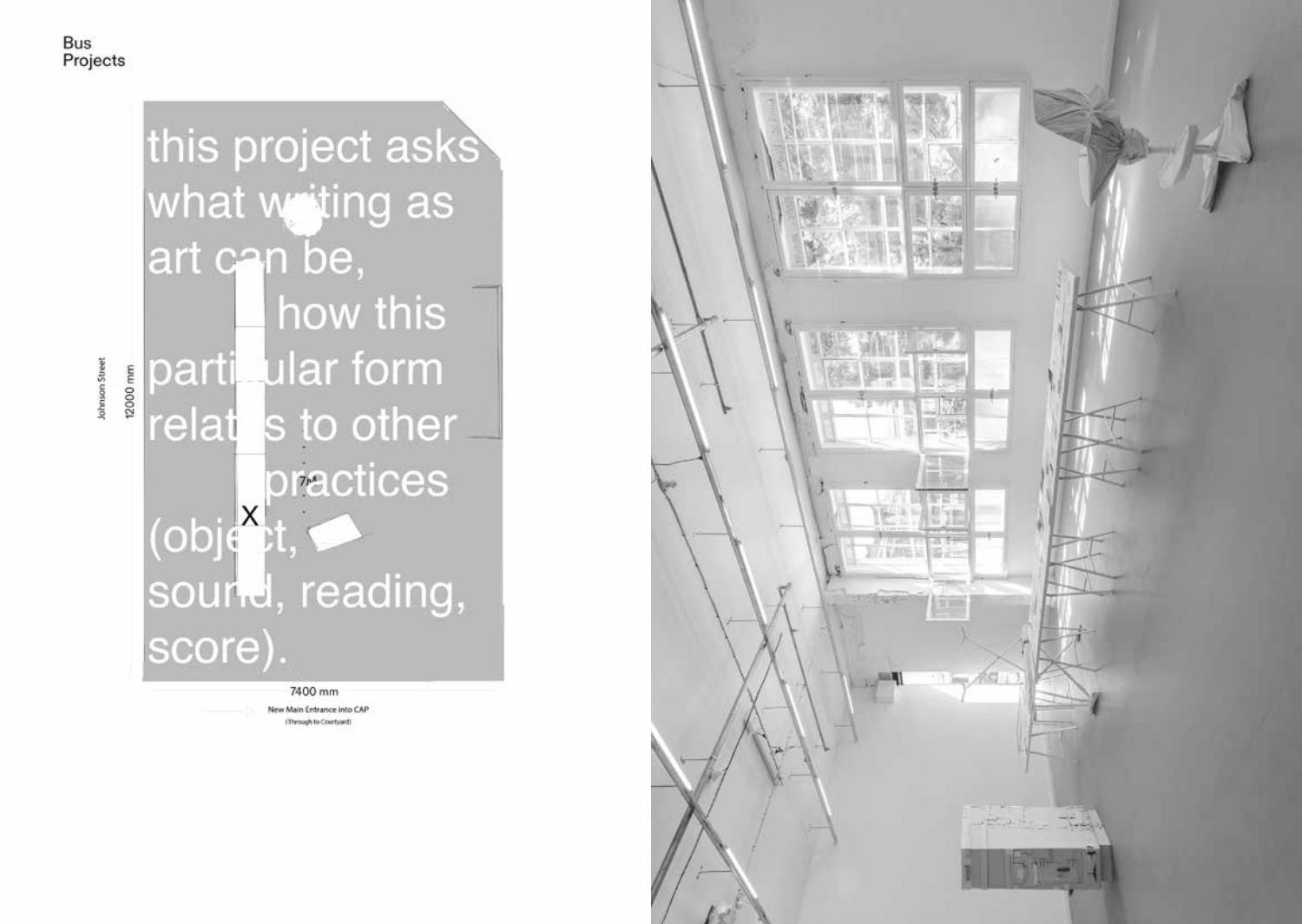rocking and well to be re-**WALLET**  $100 - 1$  $D_{1}$ Doctor Catalogue Bus Projects ine. he  $\frac{1}{\sqrt{25}}$  $\Gamma$  $\frac{w}{\text{mean}}$  renovation  $\frac{v}{\text{max}}$ **vo**  $\mu_{\rm oc}$  /  $\mu_{\rm oc}$ .  $\frac{1}{\sqrt{1-\frac{1}{\sqrt{1-\frac{1}{\sqrt{1-\frac{1}{\sqrt{1-\frac{1}{\sqrt{1-\frac{1}{\sqrt{1-\frac{1}{\sqrt{1-\frac{1}{\sqrt{1-\frac{1}{\sqrt{1-\frac{1}{\sqrt{1-\frac{1}{\sqrt{1-\frac{1}{\sqrt{1-\frac{1}{\sqrt{1-\frac{1}{\sqrt{1-\frac{1}{\sqrt{1-\frac{1}{\sqrt{1-\frac{1}{\sqrt{1-\frac{1}{\sqrt{1-\frac{1}{\sqrt{1-\frac{1}{\sqrt{1-\frac{1}{\sqrt{1-\frac{1}{\sqrt{1-\frac{1}{\sqrt{1-\frac{1}{\sqrt{1-\frac{1$  $\overline{\mathbf{a}}$  $\frac{1}{\sinh^2}$  $\int$  shore  $savs$  $t_{\text{max}}$  is dating the switch  $\log n$  $h_{\text{off}}$  and Figure  $\sim$  $\frac{1}{2}$  is evident in the number of  $\frac{1}{2}$  $\begin{bmatrix} 1 & 1 \\ 1 & 1 \end{bmatrix}$  can  $\begin{bmatrix} 1 & 1 \\ 1 & 1 \end{bmatrix}$  $\frac{1}{2}$ Tommy  $\frac{1}{2}$  children are dying. Brown  $\frac{1}{\sqrt{u}}$  $\frac{1}{\sqrt{2}}$  $\mathcal{N}$  the top of it and they can put they can put they can put they can put they can put their hands out and they can put their hands out and they can put they can put they can put they can put their hands out and  $\mathcal$ are and the stories that are embedded in the stories that are embedded into the stories of  $\mathcal{A}$ sometimes they get food, sometimes they get  $\mathcal{A}$  $\frac{1}{\sqrt{2}}$  $\mathbf{b}$  $\mathbf{a}$  $\int f h v$ every body. Sometimes they get been  $\mathcal{A}$ Collingwood Yards. When you open the right side windows  $\mathcal{A}$  in the  $\mathcal{A}$ like  $i$ ust  $j_{\rm so}$  $\frac{1}{\sqrt{2}}$  $\sqrt{t}$  $\frac{1}{\sqrt{2}}$ hands  $\sqrt{2}$  $\lim_{x \to 0}$ table  $\sqrt{1}$  $\frac{1}{100}$  which in the  $\frac{1}{100}$  $100<sup>k</sup>$ that  $\sim$  1. ear  $\sim$  19  $\frac{1}{2}$  the ng historically erased Indigenous people, Moorina will instead  $\ln v$ this  $\frac{1}{2}$  only a few that keep the box. going  $q<sub>o</sub>$  $\sqrt{8v}$ he knows where the knows where the key is a set of the cone that the cone the cone that the cone that put the <br>one that the cone that put the cone that put the cone that put the cone that put the cone that put the cone th<br>  $\sqrt{M}$  $\frac{1}{2}$ h  $\sqrt{v^2 + 4v^2}$ them  $70$  $\sqrt{m}$ ears  $\frac{1}{2}$  $66$ NN  $\frac{1}{100^{n}}$ Brown 6  $A_n$  $\delta$  $\int$  over 9 B. right  $\mathcal{N}$  or the white manifold because the white manifold because the white manifold because the white manifold between  $\mathcal{N}$  $\mathfrak{c}$ 5 wide  $\mathcal{A}$  box so long. poctor care Brown  $8$  $r_{c}$  $\tau$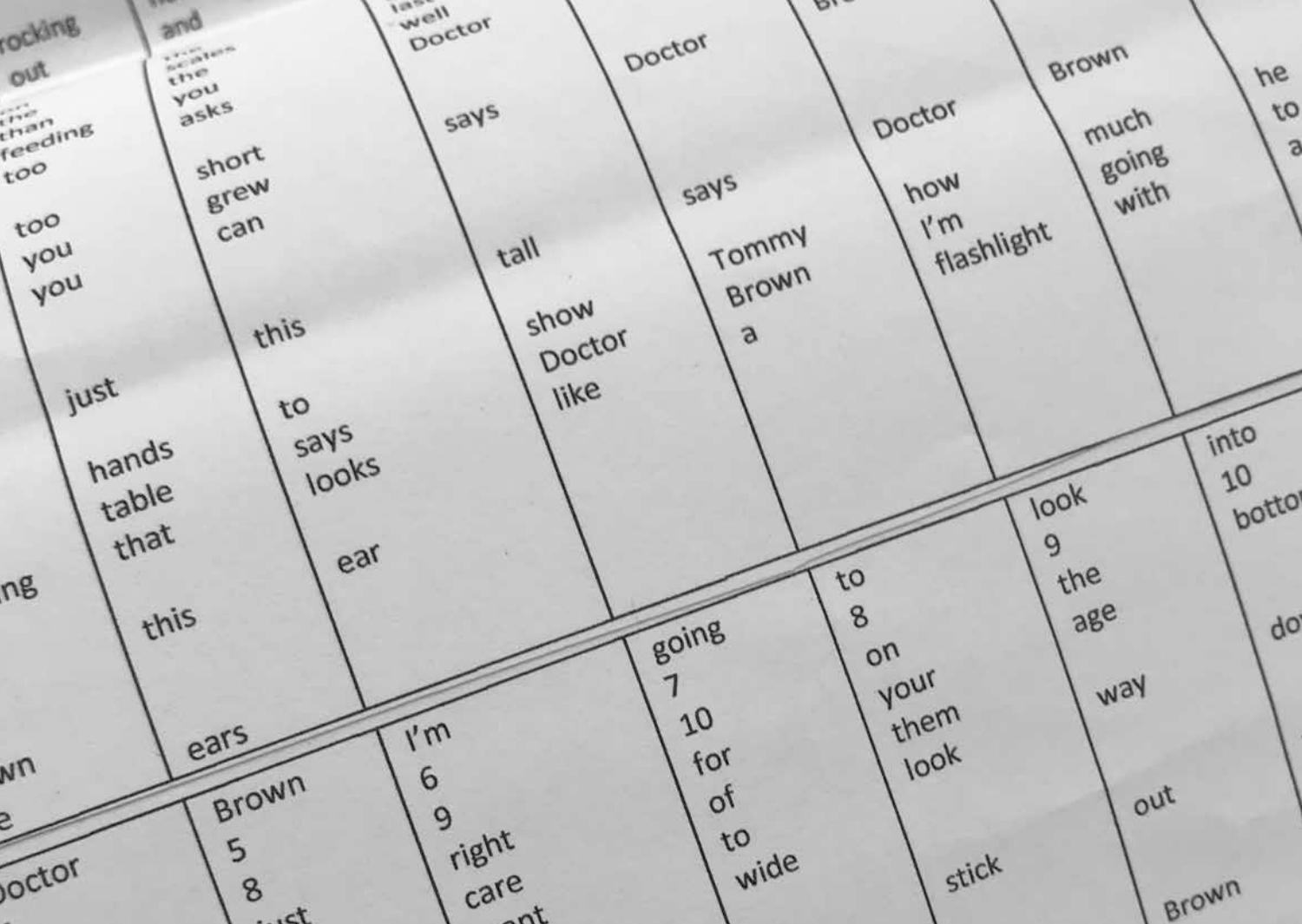urgically on words and objects such as lolly eveballs, abber horses, a orses, and inflatable walking frames. Her videos, assemblages and lectures realize and on words and objects such as lony eyeballs. Bubber horses, and ses, and inhatable waiking mariles. Her videos, assemblages and lectures realize and and the other realize and secures realize and secures realize and and secu thility (and very often personal objects) are tried and tested, then shapen shaped into formal relationships, and emotional resonances are drawn out through I these found and readily-at-hand objects. Sometimes Hubbard capture captures her operations on film; sometimes the actions become sculptural assembla and precariously balanced. She uses a combination of both rudimentadimentary and refined approaches in her practice and refuses any tendency toward and the annotative space. Working in him and so<br>idered the transposition of the rhetorical figure of poetic strategy in art. An apprehension of contingent orders, the work doesn't have a set form, et form. Sound idea, object and modality are collated to set up a structural space for son apprenension or comingent proefs, the work doesn't have a set form. In form, Sound foea, object and modality are collated to set<br>h the work moves towards an opening and at the same time asks quesks questions about itself. ment or inscrutable artifice. Martina Copley is an artist, curator and writer interested in different different modalities of practice and the annotative space. Working in film and sound, drawing for all research project at the Victorian College of the Art and unlock that the right one and unlock that the



 $t$  and calling for  $\mathcal{L}$  for  $\mathcal{L}$ 

 $H = \frac{1}{2}$  weapons he invents himself but usually be invention of  $H = \frac{1}{2}$ they're in the shape of money. And there's a little hole in the top of the box where  $\mathcal{L}$  $t > t$  money drops in the people reach up the people reach up the people reach up the people reach up the people reach up the people reach up the people reach up the people reach up the people reach up the people reach up  $t$  catch it. The light coming in with the light coming in  $\mathcal{C}$ money. Bus every time they reach up it slips out of their  $g_{\rm c}$  and it falls the bottom of the bottom of the bottom of the bottom of the bottom of the bottom of the bottom of the bottom of the bottom of the bottom of the bottom of the bottom of the bottom of the bottom of the  $t_{\rm eff}$  the box. The white man knows the box.  $\mathcal{S}$  the money through and no one can be the money through and no one can be the money through and no one can be the money of  $\mathcal{S}$ 

 $\mathcal{A}$ 

 $t$  is a set the line of the line  $\mathcal{L}$  $p = \frac{1}{2}$ and tries to chop off their fingers. And the people inside are a fraid to take the hand in case the hand in case the hand in case the hand in case the  $\sim$ 

some weapon against them.

(Hyllus Maris)

 $\geq$ 



Bus Projects acknowledges the traditional custodians of the land on which we operate: the Wurrundjeri people and Elders past and present of the Kulin nation.

Moore is a property in the second state of the second state of the second state of the second state of the second W WOO WOMAN. SHE is described from the interest of the second from the second from the second from the second f  $\Box$ Yorta) and is part of the Briggs/McCrae family.  $M_{\rm{max}}$  is an artist whose works are informed by her experiences as an Aboriginal and Italian woman.  $\mathcal{L}$  is the creates article that examines are  $\mathcal{L}$ contemporary Indigenous histories through the use of

 $\mathcal{A}$ from RMIT University and a Bachelor of Fine Arts  $\mathbb{R}^n$  from  $\mathbb{R}^n$  the set of  $\mathbb{R}^n$ with group shows and at various galleries such at various galleries such at various galleries such at various g as Ballarat International Foto Biennale, Sydney Festival, Blak Dot Gallery, c3 Contemporary Art

installation and video.

Catalogue Bus Projects

ເ

Bus Projects is supported by Victorian Government through Creative Victoria and by the ustralian Government through the Australia Council, its arts funding and advisory body. Bus Projects' 2017-19 Program is supported by the City of Yarra.